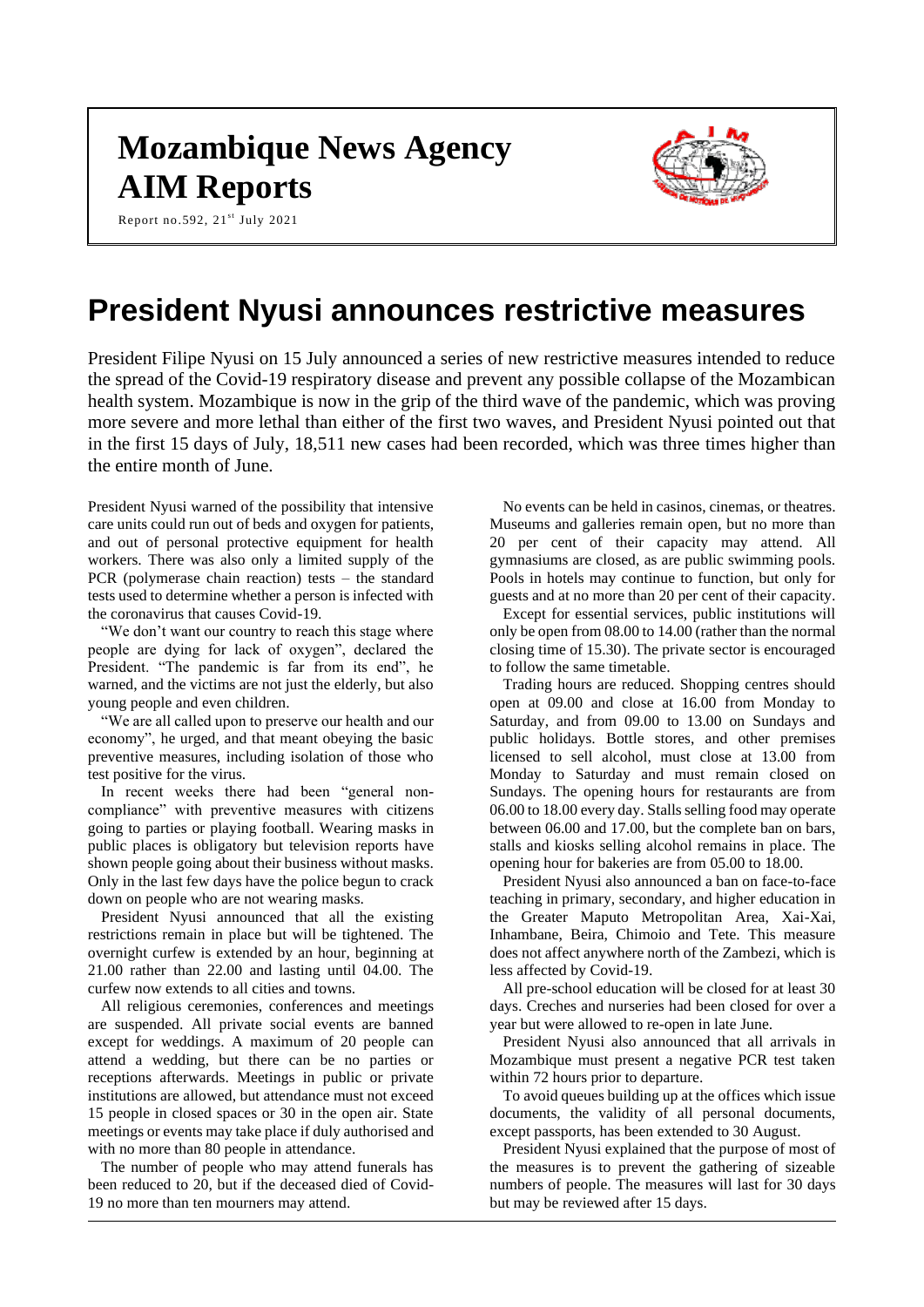#### *Government acquires 11 million vaccine doses*

President Nyusi also revealed that the government has acquired eleven million more doses of vaccine against Covid-19, which should reach the country by the end of August.

This, he said, would make it possible to step up the vaccination campaign so that by the end of the year the majority of eligible Mozambicans will have been vaccinated. "This mass vaccination will allow our country to make a safe and gradual transition to a situation close to normality", said President Nyusi, stressing that the success of this transition will depend on the collaboration and solidarity of all Mozambicans.

To date, Mozambique has received 1.402 million doses of vaccine – 384,000 doses from the Covax initiative coordinated by the World Health Organisation (WHO), 500,000 purchased by Mozambican private companies, 260,000 donated by the Chinese government and the Chinese armed forces, and 100,000 donated by the Indian government.

With President Nyusi's announcement, the number of vaccine doses available will reach just over 12.4 million. At two doses each, that is enough to vaccinate fully 6.2 million people. The government's target is to vaccinate 17 million people by the end of the year.

President Nyusi did not say where the 11 million doses would come from, or whether they were purchased or donated.

#### **Hospitals under strain due to Covid-19**

The third wave of the Covid-19 pandemic is putting increasing strains on the capacity of Mozambican hospitals, the Deputy National Director of Public Health, Benigna Matsinhe, warned on 19 July. Speaking at a Maputo press conference, she said that Maputo city has 583 intensive care beds for Covid-19 patients, of which 334 (57 per cent) are currently occupied. The situation is much worse in Maputo province (essentially the city of Matola) which has 42 patients hospitalised but only 40 appropriate beds.

In the centre of the country, in Sofala province, 126 beds are available, of which 44 (35 per cent) are occupied, while in Tete. 22 of the available 70 beds are occupied – an occupation rate of 31 per cent.

Matsinhe said the situation is already bad "and we could witness a serious situation in the coming month of August" unless "collective action is taken to block the current speed of the pandemic in our country".

In the first 19 days of July, Matsinhe added, there were 24,381 new cases of Covid-19, 1,132 new hospitalisations and 260 deaths. These figures are much higher than those recorded in an equivalent period at the start of the second wave of the disease when there had been 9,628 new cases, 419 hospitalisations, and 87 deaths. Comparing the two periods, the number of new cases had increased by 153.2 per cent, of hospitalisations by 170.2 per cent, and deaths by 198.9 per cent.

#### **Members of Olympic delegation test positive for Covid-19**

Three members of the Mozambican delegation to the Tokyo Olympic Games have tested positive for the coronavirus that causes the Covid-19 respiratory disease, according to a statement from the Mozambique Olympic Committee (COM).

The COM said the three positive cases were detected during the daily tests which all members of the delegation must take. All three cases are asymptomatic and are being monitored by the medical team that is assisting the delegation.

The COM did not name the three people concerned and said that their participation in the Tokyo Olympics has not yet been compromised, since the period of isolation required by the authorities will probably allow them to obtain a negative test result before departure for Tokyo.

### **"Resident inspector" appointed for Standard Bank**

The Bank of Mozambique has appointed a senior member of its staff, Zaitina Raul Chilaule, as resident inspector of Standard Bank, following the recent decision to suspend this bank from all foreign currency operations.

According to a statement from the central bank, Chilaule's tasks will include monitoring the plan of action drawn up by the Standard Bank shareholders and "to follow and analyse developments in the bank's system of governance and internal control". She will attend the relevant meetings of the bank's management bodies.

The statement from the Bank of Mozambique added that the Standard Bank shareholders "are continuing to collaborate in order to implement the plan of action to correct the irregularities identified". The central bank added that "all operations within the banking system are taking place normally".

Commentators claim that Chilaule will effectively be running the bank, which is mostly owned by South African capital, at least until a definitive new Chief Executive Officer can be appointed.

After an inspection of Standard Bank's activities, the Bank of Mozambique accused it of a range of offences, including fraudulent manipulation of the exchange rate. In addition to suspension from trading in foreign currency, heavy fines were imposed on the bank and two of its senior officials, CEO Chukwuma Nwokocha, and the director of corporate and investment banking, Domingos Madeira. Nwokocha and Madeira were also banned from holding office in any bank for the next six years.

This is a condensed version of the AIM daily news service - for details contact pfauvet@live.com

\_\_\_\_\_\_\_\_\_\_\_\_\_\_\_\_\_\_\_\_\_\_\_\_\_\_\_\_\_\_\_\_\_\_\_\_\_\_\_\_\_\_\_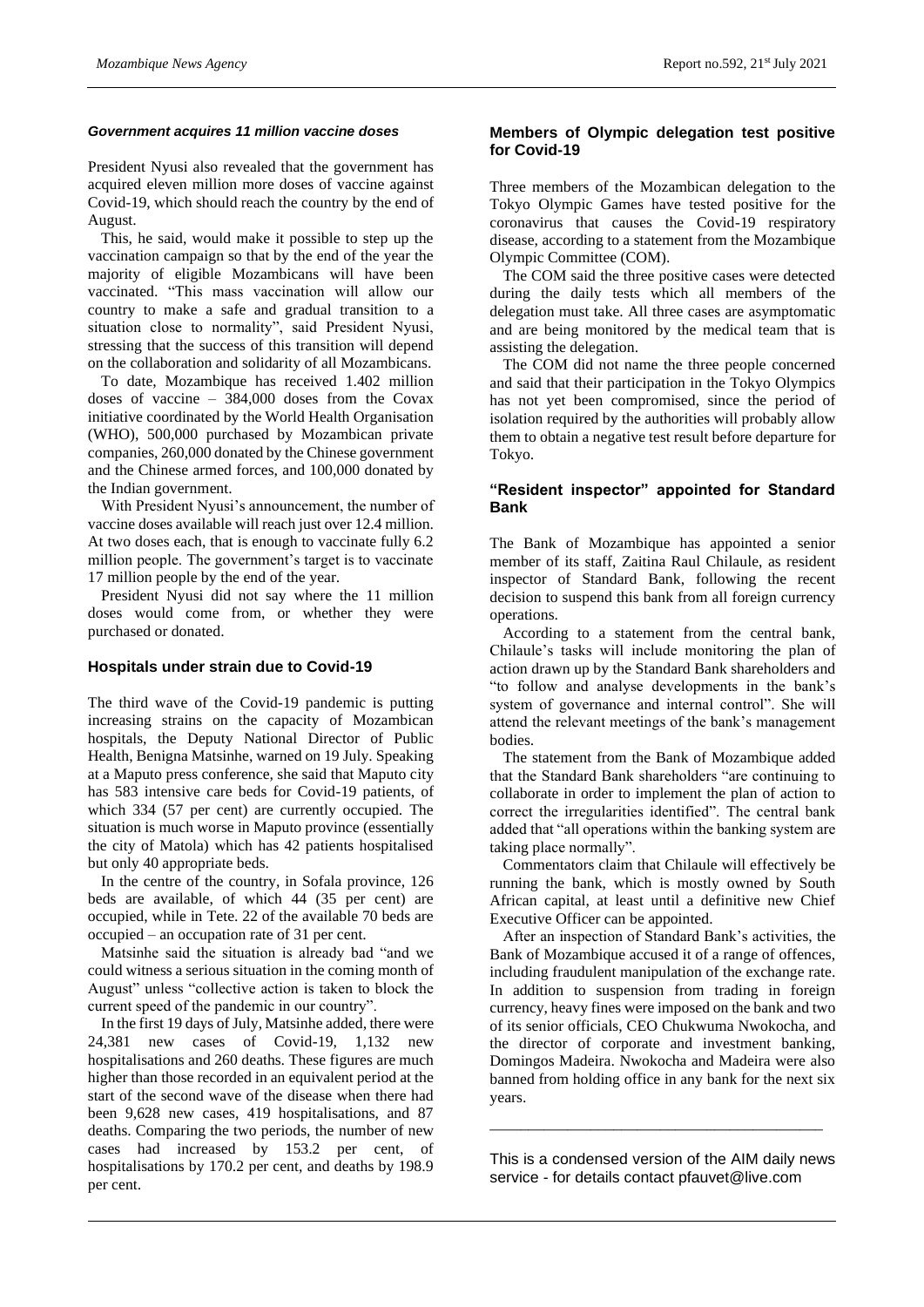## **Over 825,000 seedlings planted to restore native and exotic species**

The Ministry of Land and Environment on 16 July announced that 827,547 seedlings of both native and exotic species of plants were planted across the country between September 2020 and last June, covering 4,609 hectares, with the central province of Zambezia amounting to 36 per cent of the restored area.

Under the forestry management efforts, 45 National Resource Management Committees (CGRN) have been set up in the provinces of Tete and Nampula, and over 11 million meticais (US\$ 173,000) channelled to 136 benefiting communities. This sum amounts to 20 per cent of the fees paid by forestry operators.

Addressing the opening session of a meeting of her Ministry's Coordinating Council in Maputo, the Minister of Land and Environment, Ivete Maibase, said that, despite the government's push for sustainable use of natural resources, there are challenges ahead to meet that goal.

"We are fully aware that the progress we have achieved is far from satisfying our ambition, therefore the meeting must generate and harmonise technical and administrative procedures for successful implementation of the decentralisation package," Maibase said.

Regarding the inspection and quality of environmental control, she said the ministry has concluded establishing the provincial delegations of the National Agency for Environmental Quality Control (AQUA), across the country.

Those delegations will strengthen the capacity to inspect, audit and monitor environmental quality especially in the implementation of development projects intended to reduce vulnerability to climate risks and natural disasters, added Maibase.

The newly created provincial delegations have inspected 490 social and economic interests and imposed 70 fines amounting to over 77 million meticais (over US\$1.2 million).

Across the country, she added, 1,264 forestry inspections have been carried out which imposed 887 fines amounting to over 118 million meticais, and the seizure of 5.4 million cubic metres of illegally logged timber.

She also highlighted the return of 66 containers loaded with timber out of 76 which in December had been illegally exported to China from the Port of Pemba, in the northern province of Cabo Delgado.

After the incident, she said, Mozambican authorities launched diplomatic contacts, through the Ministry of Foreign Affairs, in a bid to have the remaining units returned to the country.

"We believe that from this process, which ensured the return of 66 of the containers full of timber, the others will also be returned."

# **USAID rehabilitates Bilibiza Agrarian Institute**

The United States Government, through the US Agency for International Development (USAID), has rehabilitated the Bilibiza Agrarian Institute, in the northern Mozambican province of Cabo Delgado.

A press release from the US Embassy in Maputo on 19 July stated that the rehabilitation covered several blocks of the Institute's campus making it possible to welcome back 300 students after the Institute closed following a terrorist attack against the campus in January 2020. Now, says the Embassy, the students enjoy a quality education that will give them the knowledge and skills to work in the agricultural sector.

The small town of Bilibiza is in the district of Quissanga, which was ravaged by the jihadists in early 2020. To allow the Institute to reopen, it was moved entirely to Chiure district in the south of the province which has been untouched by terrorism.

The rehabilitation and resumption of classes are the first steps in the longer-term recovery of the Bilibiza Agrarian Institute. The Institute also plans to use the surrounding land as agricultural demonstration plots, so the students can complement their skills outside of the classroom.

In January 2020, terrorist groups attacked the district of Quissanga, in the central part of the Cabo Delgado province, where they raided the school facilities in the town of Bilibiza, Chiure district has thus become a safe haven. Before the attack, it was the primary training school for agricultural technicians in the province and was a source of pride for the local community and the region.

The government provided the Institute with an unused facility in Chiure. The buildings needed repairs, which prevented the Institute from reopening for more than a year. USAID's "Tuko Pamoja" program, which supports livelihoods in Cabo Delgado, worked with the Institute to complete rehabilitation by July, just in time for the school to reopen its doors to students.

Established in 1982, the school has trained thousands of graduates from Cabo Delgado who are now working in both public and the private sector, where they have introduced farmers to improved agricultural techniques and have provided guidance to local communities on how to improve their agricultural yields.

The Embassy says that the US is investing more than US\$100 million in Cabo Delgado for a wide range of community resilience and humanitarian assistance programs. In collaboration with the Mozambican authorities, the US Government provides more than US\$500 million in annual assistance to improve the quality of education and healthcare, promote economic prosperity, and support the country's overall development.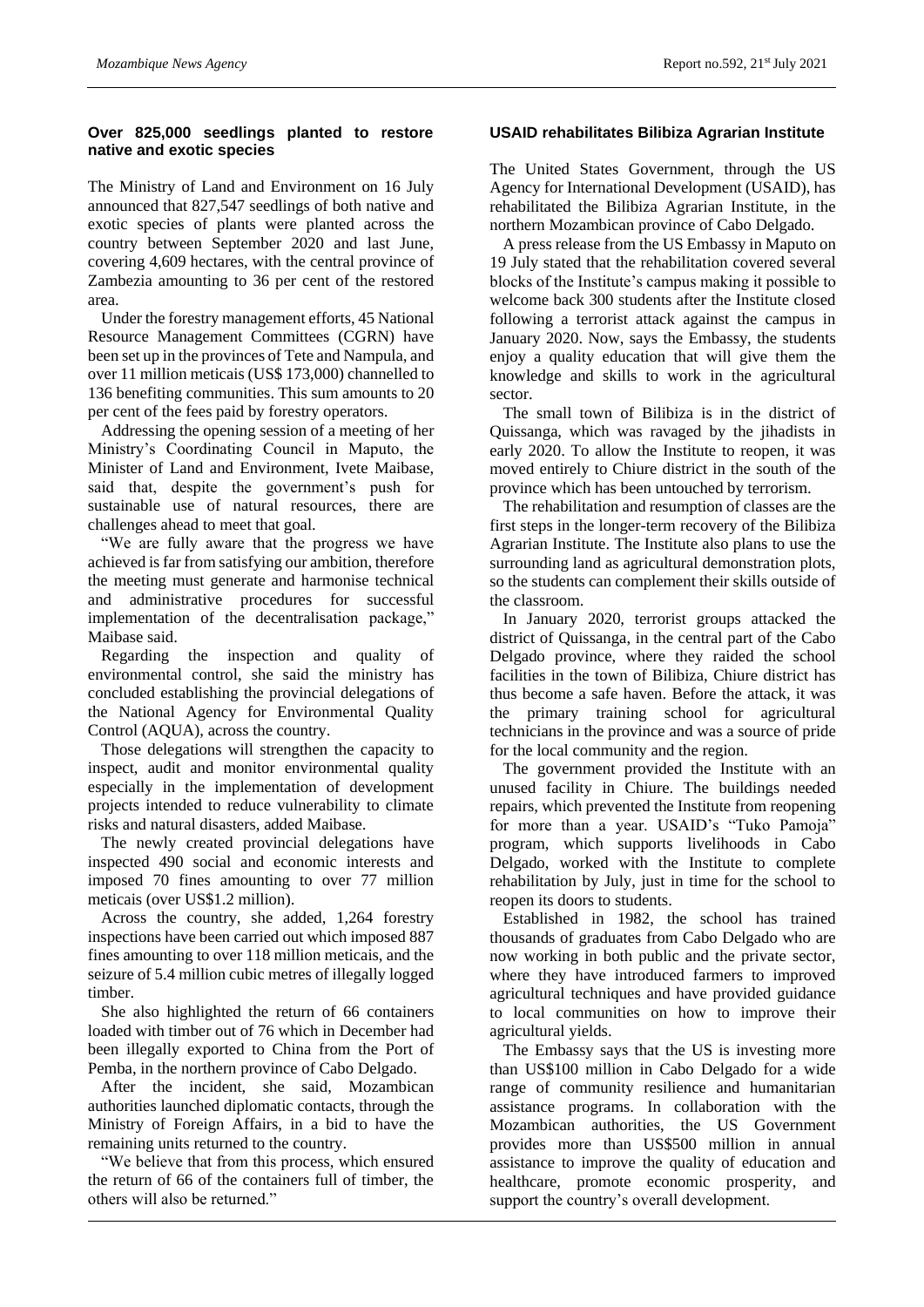#### **Kenmare sets record for ilmenite production**

The Dublin and London listed company Kenmare Resources, which operates the Moma titanium minerals mine on the coast of the northern province of Nampula, on 14 July has announced that it set a record for production of ilmenite in the second quarter of this year.

In a statement, the company noted that it produced 41 per cent more heavy mineral concentrate than in the same period last year and that the higher grade and volume resulted in the extraction of 283,000 tonnes of ilmenite – a 35 per cent increase.

The other two minerals extracted from the mine also showed increases over the same quarter in 2020: zircon production increased by 28 per cent to 14,900 tonnes and rutile increased by 47 per cent to 2,200 tonnes.

According to Kenmare's managing director, Michael Carvill, "market conditions for ilmenite, and titanium feedstocks in general, remained strong in the second quarter of 2021 with pricing strengthening quarter on quarter. The outlook for zircon has also continued to improve, with price increases during the quarter and continuing to date".

Kenmare also revealed that it is taking measures to protect its staff and local community from the effects of Covid-19. It noted that the number of cases at Moma had fallen from 41 people in isolation in April to zero by late May. However, the number of people isolating has now increased to fifteen and the company has expressed concern at the rise in southern Africa of the more transmissible Delta variant of the coronavirus that causes Covid-19

It added that "protecting our people and the communities in which we operate has always been Kenmare's highest priority. In addition to the various physical distancing and hygiene protocols, and testing procedures, Kenmare has been working with industry partners and the government of Mozambique to acquire, distribute and administer vaccines. The vaccines are now on the way to site and vaccinations of the mine workforce and local communities are expected to start later this month".

The Moma mine produces ilmenite (titanium iron oxide), rutile (titanium dioxide) and zircon (zirconium silicate). Ilmenite and rutile are used to make white pigments for paints, paper, and plastic. Titanium can be extracted from these ores and used to manufacture metallic parts where lightweight and high strength are needed. Zircon is used for abrasive and insulating purposes.

## **MRG Metals confirms very high-grade minerals at Nhacutse**

The Australian based mining company MRG Metals on 16 July announced that samples taken from its concession at Nhacutse, which lies in its Corridor South project in the southern province of Gaza, confirm that Nhacutse contains very high-grade heavy mineral sands.

Seventeen samples were taken that show an estimated 140 million cubic metres of ground with over five per

cent total heavy mineral content. According to the company's chair, Andrew Van Der Zwan, this means that "MRG is confident that Nhacutse could deliver a significantly larger very high-grade resource than we were originally targeting".

He added, "given the depth of the resource that the drilling is detailing, we could be looking at a 200 million tonnes high-grade resource at Nhacutse".

MRG Metals will now launch a tender to find an independent company to calculate a formal Mineral Resource Estimate. The company also announced that a mineralogical study of the samples will be reported shortly (in Mozambique, heavy mineral sands are mined for their titanium and zircon content).

Following the announcement, shares in the company on the Australian Securities Exchange jumped by 12.5 per cent.

## **Minibus drivers on strike in Pemba**

Dozens of drivers of mini-buses (known colloquially as "chapas") went on strike on 19 July in the northern city of Pemba, in protest at what they called "excessive inspection" of their vehicles by the traffic police.

According to a report on the television station STV, the chapa drivers blocked one of the main avenues in central Pemba and prevented any vehicles that had not joined the strike from circulating. "We paralysed our activities because the traffic police are always carrying out operations directed against the chapas", one of the chapa drivers, Jose Guambe, told STV "systematically our vehicles are taken to the police command, and they cannot leave without paying 2,000 meticais (about US\$32)".

The strike disrupted the city, as people who had boarded chapas found that they were unable to complete their journey. At several of the city's bus stops, long queues built up. Eventually, the police ended the blockade of the main avenue and dispersed the drivers.

The police had a radically different version of events from the one given by the strikers. "Unfortunately, many of these transport operators don't have licences, and that's what caused the demonstration", said Ernesto Madungue, the spokesperson of the Cabo Delgado Provincial Police Command.

The 2,000 meticais, he stated, was not a fine, but a bribe. "A driver tried to corrupt one of our agents with about 2,000 meticais because he was unable to show his licence", said Madungue. He warned the chapa drivers that, in order to transport passengers, they must possess a public service driving licence. Furthermore "they must check the mechanical conditions of their vehicles and, above all, they must ensure that their vehicles are not overcrowded, and respect the limits imposed by the measures against Covid-19".

"Our operation will continue", he promised, "and we shall not tolerate illegalities on the roads which often endanger the lives of citizens".

Only one person, the driver who tried to bribe a police agent, was detained, and traffic returned to normal in central Pemba after about an hour.